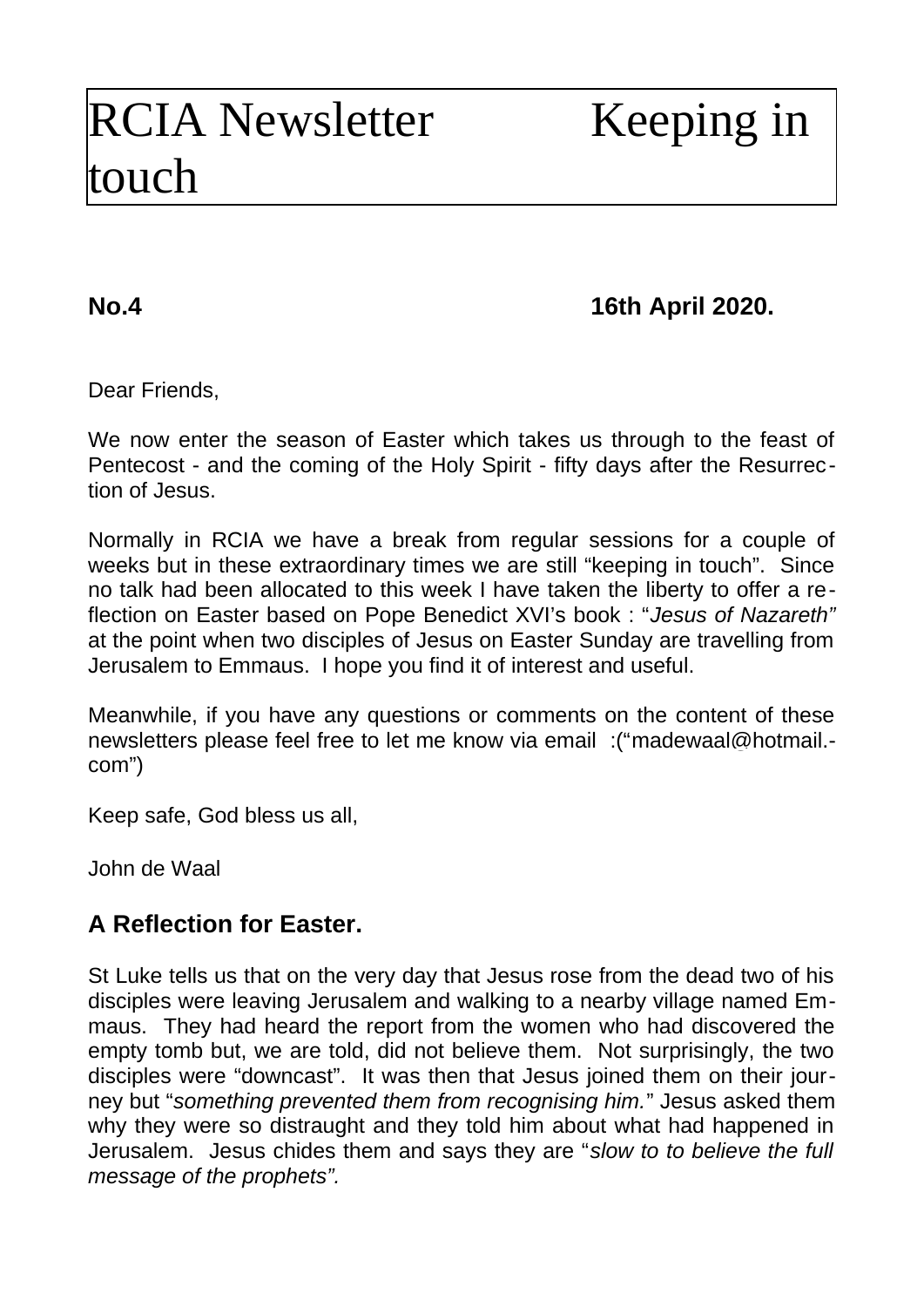

*"Then, starting with Moses and going through all the prophets, he explained that the Christ should suffer and so enter into his glory."*

From a human perspective it is not surprising that they found it hard to believe. The Resurrection sounds absurd. Jesus' death on the cross seemed like abject failure. And yet Jesus began to change their minds to the extent that their hearts "*burned within them"* at his words.

Having persuaded Jesus to stay with them for supper they still did not recognise him until they were "*at table, when he took the bread and said the blessing; then he broke it and handed it to them. And then their eyes were opened."* Jesus then disappears from their sight and they hurried back to Jerusalem to tell the Apostles. *"They told their story of what had happened on the road and how they had recognised him in the breaking of the bread."*

In his book: "*Jesus of Nazareth"* Benedict XVI considers what passages from the Scriptures Jesus might have used to explain what had happened over the past few days. He concentrates on two in particular : Psalm 22 - which begins with the words used by Jesus on the Cross : *"My God, my God why have you forsaken me?*" and the passage from the prophet Isaiah (verse 53) which tells of "the Suffering Servant".

*"Psalm 22 pervades the whole Passion story and points beyond it. The public humiliation, the mockery … the pain, the piercing of Jesus' hands and feet,*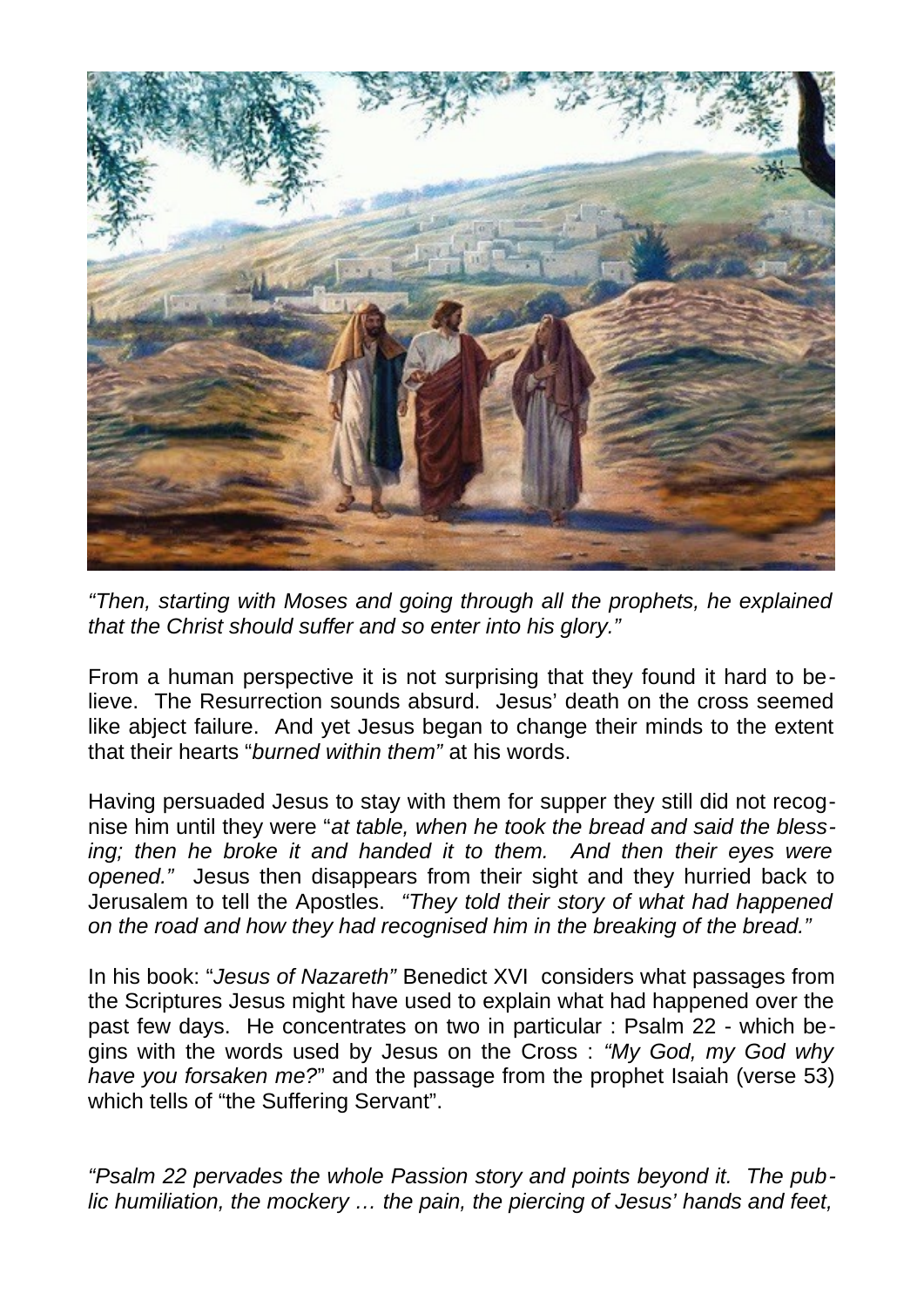*the casting of lots for his garments - the whole Passion is, as it were, anticipated in the psalm. Yet when Jesus utters the opening words of the psalm, the whole of the great prayer is essentially already present- including the certainty of an answer to prayer, to be revealed in the Resurrection."*

Throughout their history the Jews had a volatile relationship with God - often falling away from obedience to their Covenant with him. Each time they experienced difficulties they would complain about God's apparent silence. They would "cry" out in anguish. Each time God would give them another chance. In the same Psalm 22 this cry of desolation eventually turns to hope :

*"From thee comes my praise in the great congregation; my vows I will pay before those who fear him. The afflicted shall eat and be satisfied; those who seek him shall praise the Lord! May your hearts live forever!'*

Their prayers were answered. What begins in despair ends in hope and triumph. What's more, this happy conclusion is not just for the Jews but for ALL : *"All the ends of the earth shall remember and turn to the Lord and all the families of the nations shall worship before him."* 

No doubt, also, Jesus pointed out to the two disciples on their way to Emmaus the words of Isaiah : "*He was a man of sorrows, and acquainted with grief … he was despised and we es-*

*teemed him not" -* not the image of the Messiah most hoped for but it was the reality of what came to pass in Jesus. The early Church recognised this in the Resurrection. Out of apparent disgrace and failure came the victory over Death itself.

A final thought : they recognised Jesus in "*the breaking of the bread."*

For us as Christians this has an obvious eucharistic dimension but before that there is another lesson to be



learnt. "Breaking bread" has a long traditional meaning of showing hospitality. The head of the family or household - especially in the Jewish tradition would begin a meal by thanking God. He would then distribute what was to be eaten. In some sense this action by the head of the family was understood to represent God, the Father, who gives us everything through the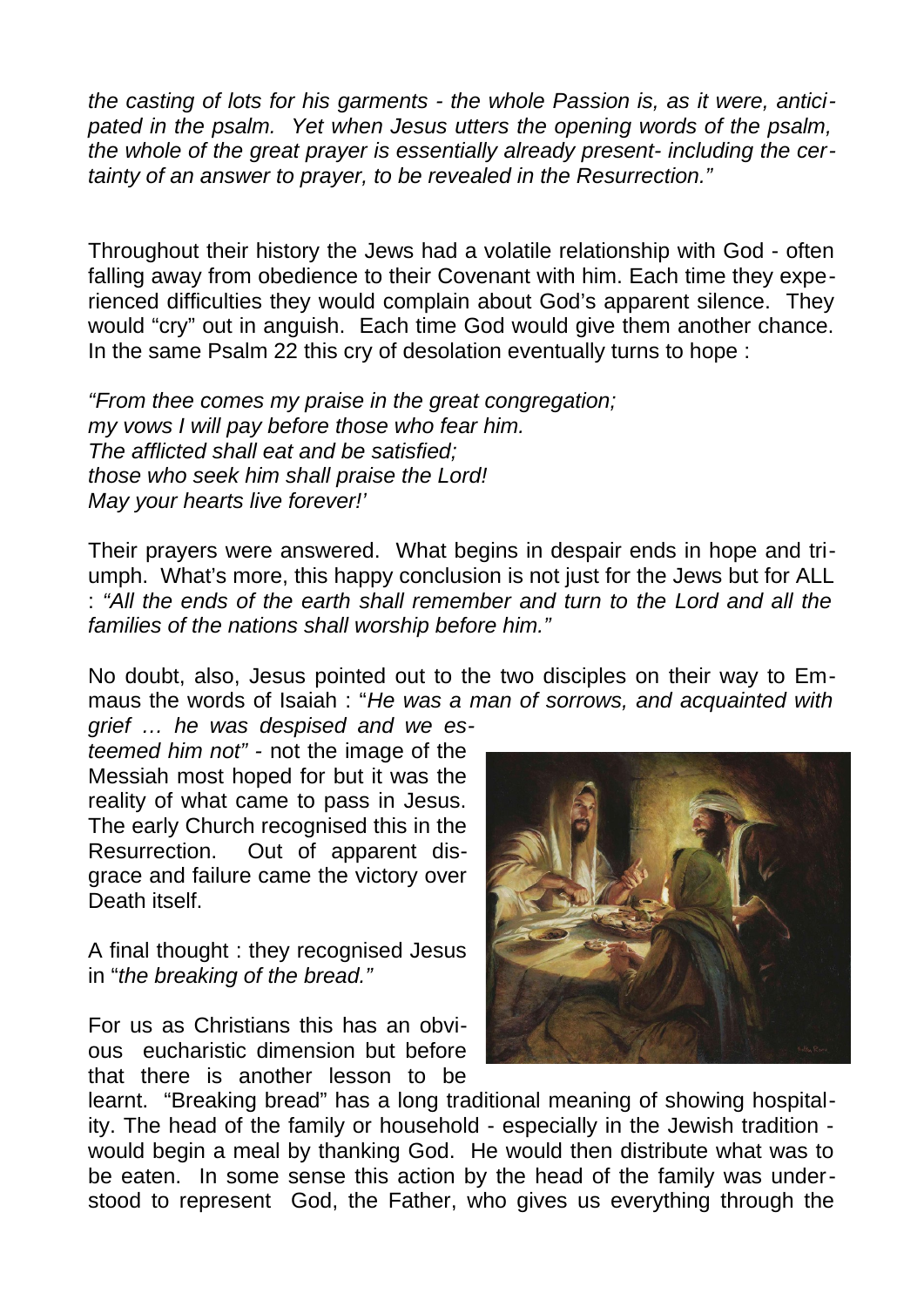earth's bounty, all that we need for life. It was also a gesture of hospitality, through which the stranger is given a share in what is one's own; he is welcomed into table fellowship. Breaking and distributing; it is the act of distributing that creates a community. This archetypally human gesture of giving, sharing and uniting acquires an entirely new depth in Jesus' Last Supper through his gift of himself. God's bountiful distribution of gifts takes on a radical quality when the Son communicates and distributes himself in the form of bread.

*"The Eucharist is also a visible process of gathering … it involves entering into communion with the living God, who draws people together. The Church comes into being with the Eucharist. She receives her unity and mission from the Eucharist. She is derived from the Last Supper, that is to say, from Christ's Death and Resurrection, which he anticipated in the gift of his Body and Blood."*

#### **Suggested readings for Lectio** :

Psalm 22.

St Luke's Gospel : ch.24 vv.13 - 35.

Letter to the Hebrews : 4 :14-16; 5: 7-9. A prayer for our time?

#### **What more can you ask? - a prayer.**

God's love endures forever What a wonderful thing to know When the tides of life run against you And your spirit is downcast and low.

God's kindness is ever around you, Always ready to freely impart Strength to your faltering spirit, Cheer to your lonely heart.

God's presence is ever beside you, As near as the reach of your hand, You have but to tell him your troubles There's nothing he won't understand.

And knowing God's love is unfailing, And his mercy unending and great You have but to trust in His promise - God comes not too soon nor too late.